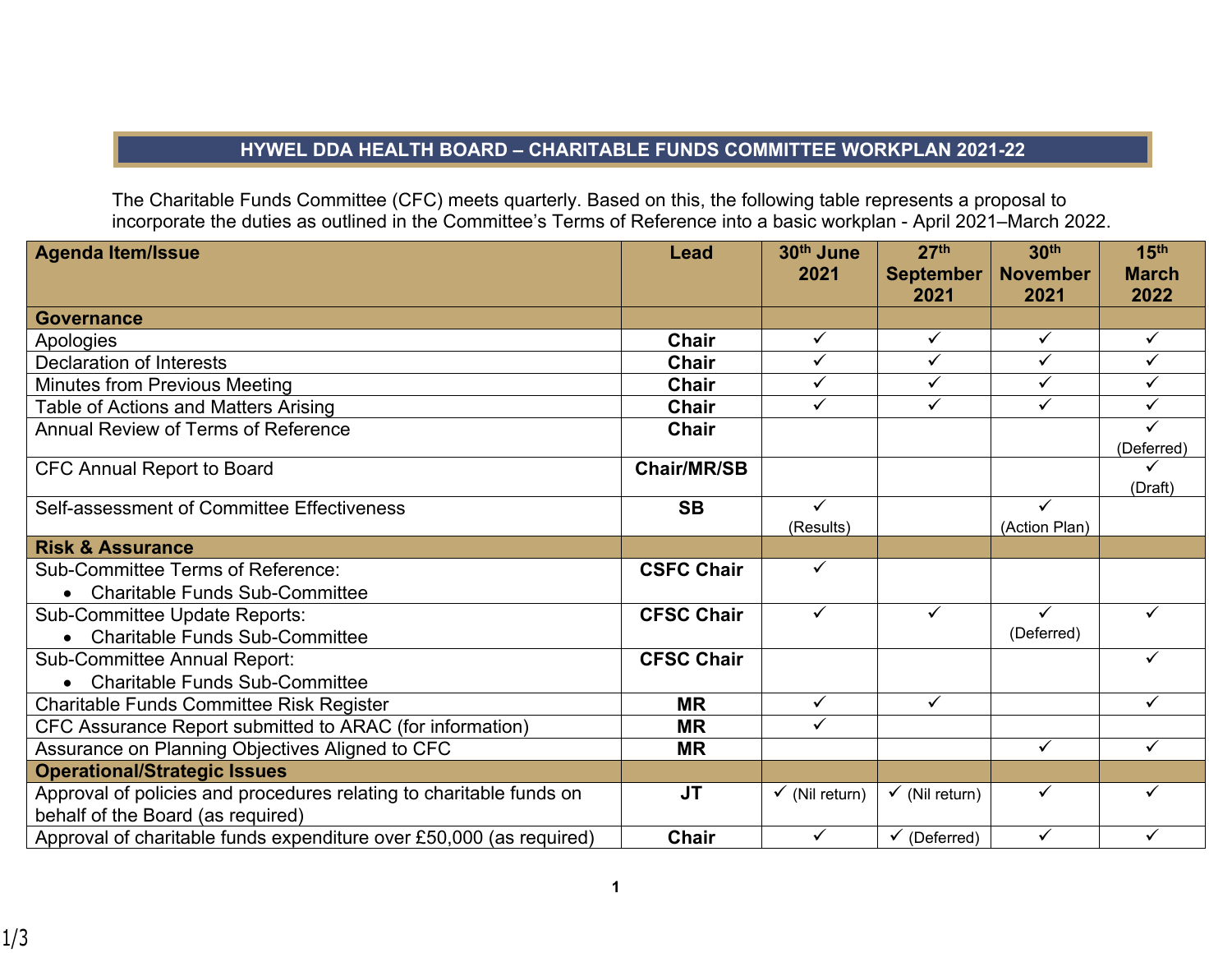| Review of any approvals made outside the meeting via Chair's Action      | <b>Chair</b>          | $\overline{\checkmark}$ | $\checkmark$            | $\overline{\checkmark}$ | $\checkmark$ |
|--------------------------------------------------------------------------|-----------------------|-------------------------|-------------------------|-------------------------|--------------|
| Acceptance and recommendation of other relevant strategies,              | All                   | ✓                       |                         |                         |              |
| policies, procedures and reports relating to charitable funds, as        |                       |                         |                         |                         |              |
| appropriate for ratification by the HB Board (as required)               |                       |                         |                         |                         |              |
| <b>Christmas Monies</b>                                                  | <b>JT</b>             |                         |                         | $\checkmark$ (Chair's   |              |
|                                                                          |                       |                         |                         | Action)                 |              |
| <b>Ceredigion Property Update</b>                                        | <b>HT</b>             | $\checkmark$            |                         |                         |              |
| <b>Hydrotherapy Pool Update</b>                                          | <b>HT</b>             | $\checkmark$            |                         |                         |              |
| <b>Hywel Dda Lottery Scheme</b>                                          | <b>NLI</b>            | $\overline{\checkmark}$ |                         |                         |              |
| <b>Staff/Patient Story</b>                                               | <b>NLI</b>            | $\checkmark$            | $\checkmark$ (Deferred) | $\checkmark$            | ✓            |
| <b>Family Counsellor Request</b>                                         | <b>AD/JT</b>          | $\checkmark$ (Deferred) | ✓                       |                         |              |
| Fundraising Appeal, Chemotherapy Unit, Bronglais General Hospital        | <b>PS</b>             | ✓                       |                         |                         |              |
| Purchase of Trans-perineal Biopsy Machine for PPH Evaluation             | CL                    |                         |                         | $\checkmark$ (Deferred) |              |
| Report                                                                   |                       |                         |                         |                         |              |
| Purchase of Faxitron Machine for PPH Breast Care Unit Evaluation         | CL                    |                         |                         | $\checkmark$            |              |
| Report                                                                   |                       |                         |                         |                         |              |
| Trainee Haematology Clinical Nurse Specialist Proposal for               | <b>GB</b>             |                         |                         | $\checkmark$            |              |
| Ceredigion and Pembrokeshire Update Report                               |                       |                         |                         |                         |              |
| Cancer Services Expenditure - CaPS Project                               | <b>GB</b>             |                         |                         | $\checkmark$            |              |
| Review of Charitable Funds Eligibility Criteria                          | <b>NLI</b>            |                         | $\checkmark$            |                         |              |
| Haemodynamic Monitoring Equipment GGH                                    | <b>PSm</b>            |                         |                         | $\checkmark$            |              |
| Staff Welfare and Wellbeing: Rest Areas                                  | <b>EB</b>             |                         |                         | $\overline{\checkmark}$ |              |
| <b>Evaluation Framework for Hywel Dda Health Charities</b>               | <b>NLI</b>            |                         |                         |                         | ✓            |
| <b>Performance</b>                                                       |                       |                         |                         |                         |              |
| Investment Advisor Performance Update (to be presented in person)        | <b>JT</b>             |                         | $\checkmark$            |                         | ✓            |
| Integrated Hywel Dda Health Charities Performance Report                 | <b>MR/HT</b>          | $\checkmark$            | $\checkmark$            | $\checkmark$            | ✓            |
| Draft Annual Accounts (2020/21)                                          | HT/JT                 |                         | $\checkmark$            |                         |              |
| Final Annual Report & Accounts (2020/21)                                 | <b>HT/JT</b>          |                         |                         | $\overline{\checkmark}$ |              |
| Internal Audit Report on Charitable Funds (Date to be confirmed by James | <b>Chair/Internal</b> |                         |                         |                         |              |
| Johns)                                                                   | <b>Audit</b>          |                         |                         |                         |              |
| <b>HDHC Activities Update</b>                                            | <b>NLI</b>            |                         |                         | $\checkmark$            |              |
| <b>For Information</b>                                                   |                       |                         |                         |                         |              |
| <b>Reflective Summary of Meeting</b>                                     | <b>MR</b>             | $\checkmark$            | $\checkmark$            | $\checkmark$            | ✓            |
| CFC Workplan 2021/22                                                     | <b>SB</b>             | $\checkmark$            | $\checkmark$            | $\checkmark$            | $\checkmark$ |
| <b>Administration</b>                                                    |                       |                         |                         |                         |              |